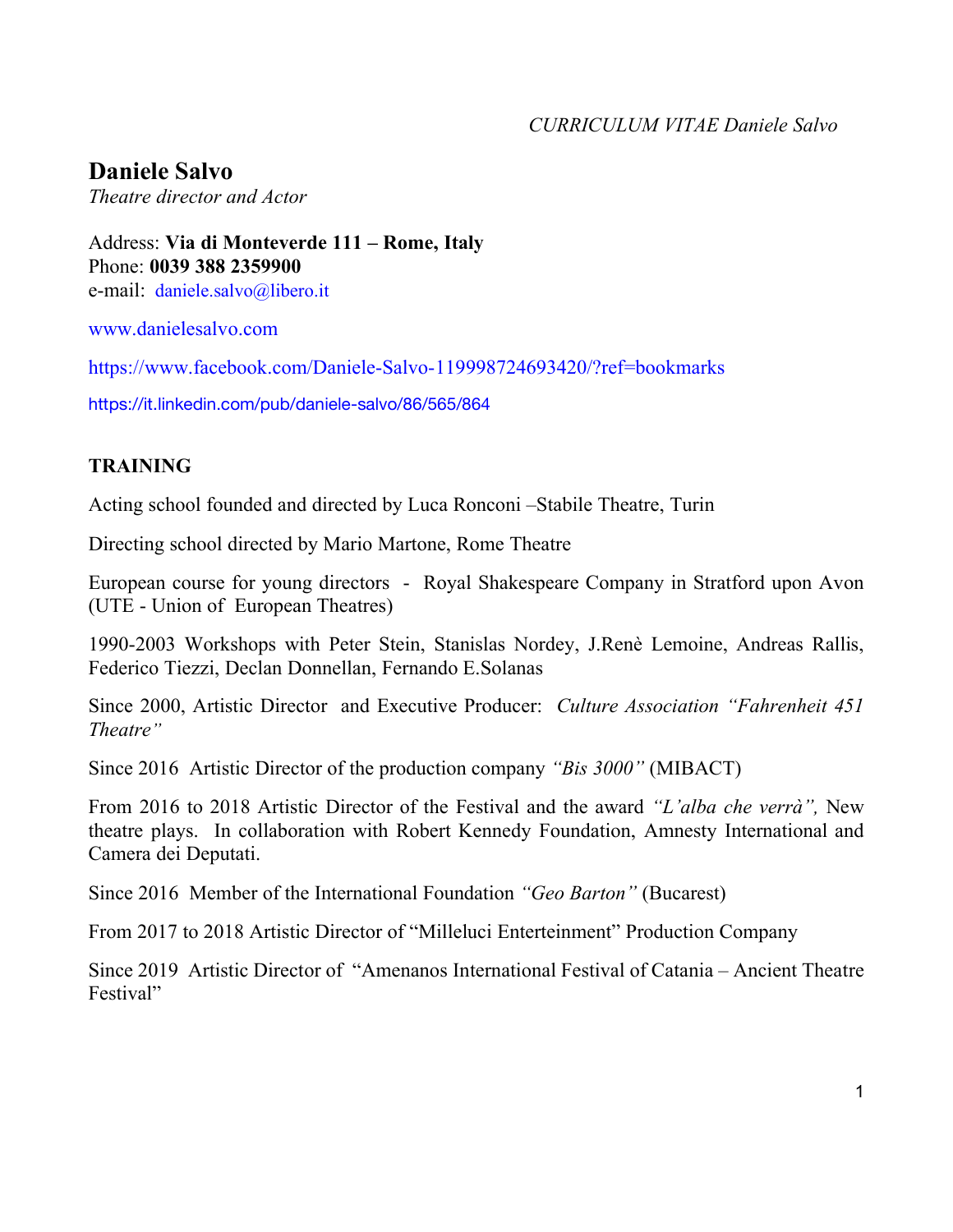## **AWARDS**

- "Villarosa 2007" Best director for directing "Julius Caesar" by W.Shakespeare
- "Persefone –Theatre on tv" Best director for directing "A journey trough Italian Constitution"
- "GOLDEN GRAAL" 2011 Best director for directing "Aiax" by Sophocles
- "BAIA A MARE AWARD" 2018 for directing "Dionysus The Bacchae" by Euripides

## **DIRECTOR** (a selection of productions):

**"Venus and Adonis"** by William Shakespeare – Globe Theatre Rome

**"The dictator's last night"** by Yasmina Khadra – Teatro Biondo di Palermo

**"Prometheus"** by Aeschylus – Amenanos Festival Catania (then on Italian and international tour)

**"Choros – Voices from the tragedies"** by Aeschylus, Euripides, Sophocles –

Amenanos Festival Catania

**"Julius Caesar"** by William Shakespeare – Globe Theatre Rome

**"The last moons"** by Furio Bordon – Centro Teatrale Meridionale (On Italian tour)

**"Black Sea"** by Gianni Paris – Nove Teatro

**"Macbeth"** by William Shakespeare – Globe Theatre Rome

**"After the rehersal"** by Ingmar Bergman – FESTIVAL DEI DUE MONDI SPOLETO / Teatro Vascello La Fabbrica dell'attore / Milleluci Entertainment

**"Jekyll"** by Fabrizio Sinisi / Stevenson – CTB Brescia Theatre Center

**"The Tempest"** by William Shakespeare – Globe Theatre Rome (Starring Ugo Pagliai)

**"Mimi – In arte Mia Martini"** by M. Giglio – Cardellino di Silvio Orlando (On italian tour)

**"Six characters in search of an author"** by Luigi Pirandello – Ghione Theatre (Rome)

**"Edith Piaf – le petite rossignol ne chante plus"** by M. Giglio – Bis 3000 (On italian tour)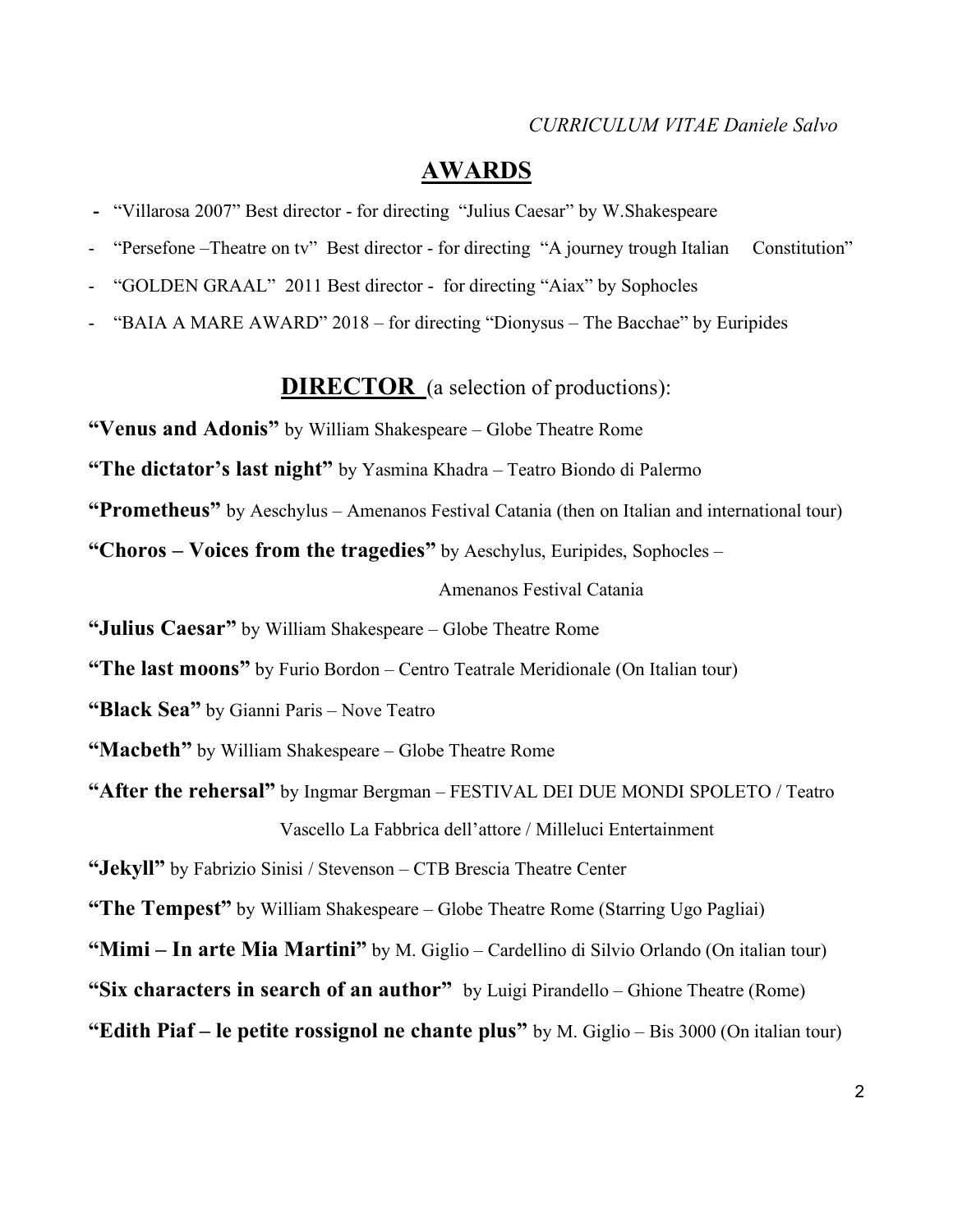**"If this is a man"** by Primo Levi – Teatro Ghione Rome (Then on Italian tour)

**" The twelve – The unknown"** by Alexandr Blok – Gazprom Bank / Milleluci Entertainment

(Altare della patria – Roma)

**"Medea"** by Euripides – Rearrangement of the show coming from the direction of Luca Ronconi - PICCOLO TEATRO DI MILANO / Teatro de gli Incamminati – Brescia Theatre Center (on Italian tour)

**"Werther"** by Gaetano Pugnani – Fahrenheit 451 Teatro (Starring Ugo Pagliai)

**"The old man and the sea"** by E. Hemingway – CTB Brescia Theatre center

**"The Bacchae – Dionysus"** by Euripides, Vascello Theatre, Rome / State Theatre Constanta (Romania) / Tieffe Theatre Ciro Menotti, Milan

**" The last night of Rai's"** by Jasmina Kadrah - Dedica Festival (Pordenone)

**" Shakespeare's Sonnets"** by W. Shakespeare, La Versiliana Foundation / Vascello Theatre

**"The Tightrope walker"** by Jean Genet, International Festival, Naples / Bis 3000 (2016)

**"Pilades"** by Pier Paolo Pasolini. Vascello Rome Theatre, Company "The dreamers"

**"The Libation Bearers-The Eumenides"** by Aeschilus. INDA Fondation- Greek Theatre in Syracuse, Sicily (2014) Starring Piera Degli Esposti, Ugo Pagliai. (On tour at International Festival of Ancient Drama in Cyprus)

**"King Lear"** by W. Shakespeare. Globe Theatre in Rome directing by Gigi Proietti

**"Oedipus Rex "** , by Sophocles . Greek Theatre Syracuse (2013) Starring Daniele Pecci, Ugo Pagliai.

**"King Lear"**, by W.Shakespeare. Globe Theatre in Villa Borghese, Rome (2013)

**"Mexican butcher",** by E.Groppali . Stabile Brescia Theatre

**"Manfred"** , by G.G. Byron . Teatro Massimo Palermo (starring Umberto Orsini)

**"Summer"** , by Edward Bond, International Festival Naples (starring Elisabetta Pozzi)

**"Hamlet and other stories"** , from William Shakespeare (starring Giorgio Albertazzi)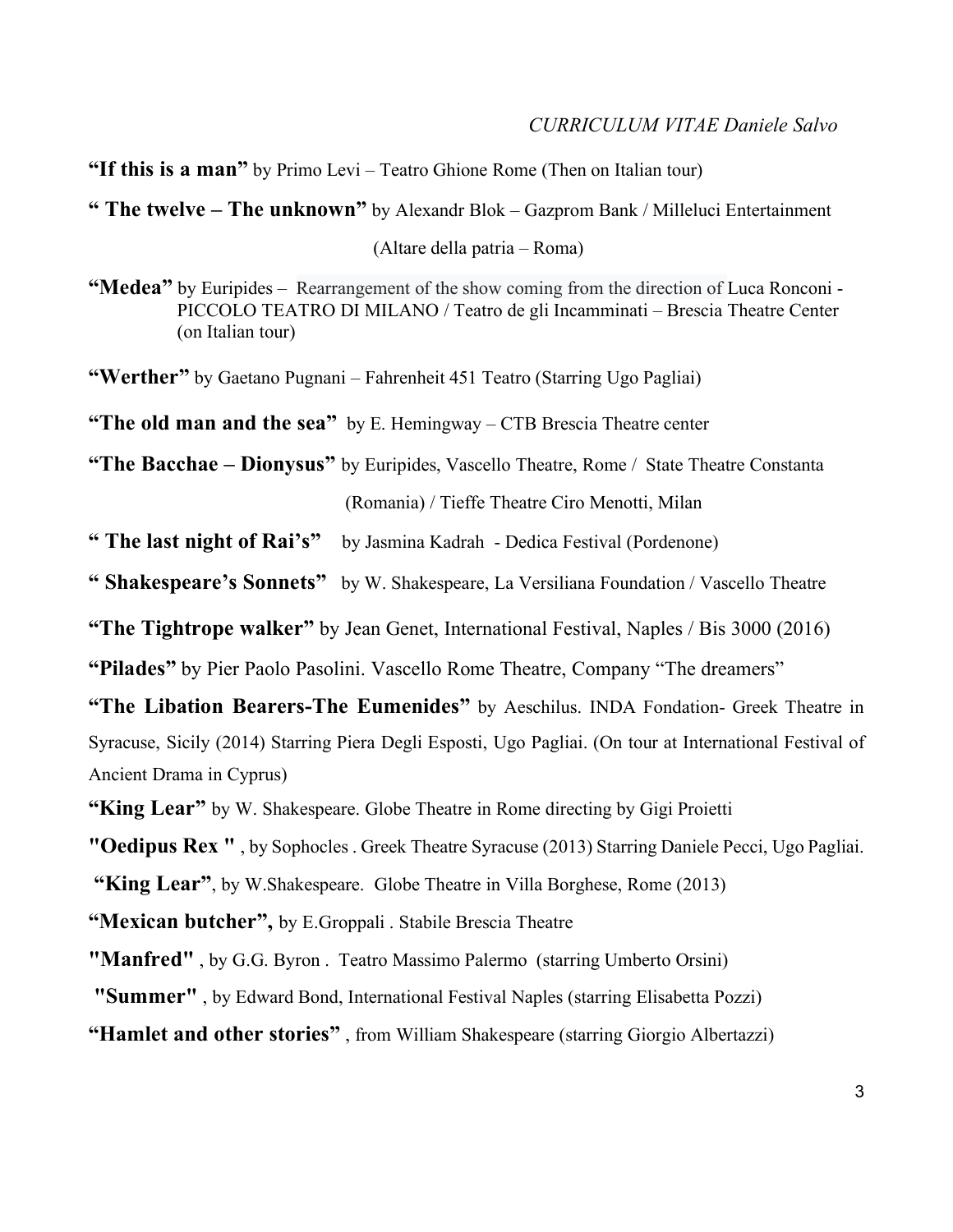**"The Tempest",** by William Shakespeare. Globe Theatre in Villa Borghese, Rome (2010) Starring Giorgio Albertazzi

**"Ajax"**, by Sophocles. Greek Theatre Syracuse (2010) Then on tour at "To Skolion"- Center for Theatrical Education run by Irene Papas in Athens

**"Oedipus at Colonus"**, by Sophocles. Greek Theatre Syracuse (2009). Starring Giorgio Albertazzi **"Othello"**, by W.Shakespeare. Silvano Toti Globe Theatre in Villa Borghese, Rome (2009) **"City of Glass"**, by Paul Auster. Pordenone, Dedica Festival (2009) **"Traviata: the history"** by Dumas, La Terza Isola, Turin

**"The journey of Mastorna"** by F.Fellini and D.Buzzati , La Terza Isola-Fahrenheit 451, Turin

**"Gramsci at Turi"**, by Antonio Tarantino, International Festival Naples (2009)

**"King Lear"**, by W.Shakespeare. Silvano Toti Globe Theatre in Villa Borghese, Rome (2008)

**"Spring in Prague"**, by Jitka Frantova. Teatro India, Rome (then on tour at Piccolo Teatro in Milan, National Theatre in Prague, National Theatre in Brno) (2008)

**"Julius Caesar"**, by W. Shakespeare. Silvano Toti Globe Theatre in Villa Borghese, Rome (2007)

**"How to cure a fanatic",** by Amos Oz. Pordenone, Dedica Festival (2007)

**"The Hill of Evil Counsel"**, by Amos Oz. Pordenone, Dedica Festival (2007)

**"Mozart and Salieri"**, by A.Pushkin. Goldoni Theatre, Venice (2007)

"**A journey through Italian constitution"**, by various authors. Festival Nazionale dell'Unità, Pesaro (2006)

**"Histoire de ma vie"**, by Giacomo Casanova. Goldoni Theatre, Venice (2006)

**"We are all in danger"** from the last interview with P.Pasolini- Lutheran Letters

**"Night and Fog in Bombay"** by A.Desai. Pordenone Dedica Festival

**"Lost paradises- a trip in the apocryphal gospels"** by various authors. Fahrenheit 451

Theatre, Theatrical circuit Region Piemonte

"Why we live" by W. Szymborska. Giacosa Theatre, Ivrea, Turin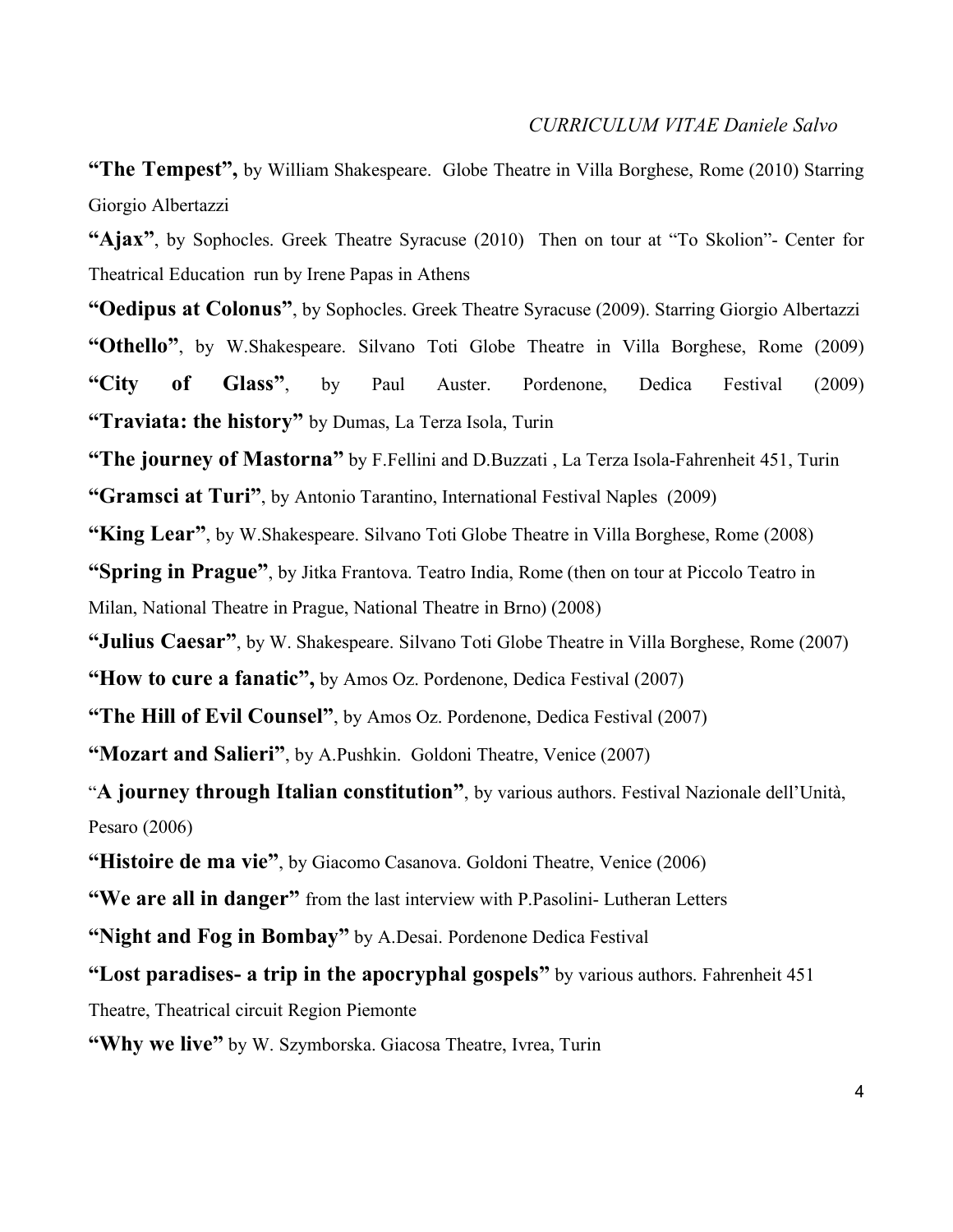**"Abelard and Heloise"**, by Pietro Abelardo. Gaeta Festival (2005)

**"Concert for Europe"** by various authors. City of Milan, Piccolo Theatre Milan, Union of European Theatres

**"A game of chess"** by Eliot, Armunia Festival

**"Manfred"**, by G.Byron. Portovenere Theatre Festival (2004)

**"The dreamers"**, based on poems by Mayakovsky - Esenin -Pasternak-Cvetaeva. Vascello Theatre, Rome (2003)

**"Eugene Onegin"**, by A.Pushkin. Stabile Theatre, Turin (2001- 2002)

**"Poets along the time"** by Various Author, Italian Cultural Institute in Beirut, Italian Embassy in Lebanon, Piccolo Teatro Milan "Giorgio Strehler"

**"Ferdinandea : The thinking island"** by Various Author, City of Palermo

# **FILM**

**"Ferdinandea, the Thinking Island"** Cinema and Documentary International Festival of Rome Doc-fest

**"Auschwitz / Birkenau - The memory will save us"** Documentary about Nazism

# **OPERA**

**"L'amico Fritz"** by P. Mascagni **(**Verdi Theatre Trieste) (Dir. M° Fabrizio Maria Carminati)

**"Manfred"** by G.G.Byron ( Massimo Theatre Palermo) (Dir. M° Michele Mariotti)

## **ACTOR**

**"Prometheus"** by Aeschylus – Amenanos Festival Catania (then on Italian and international tour) role Kratos

**"Choros – Voices from the tragedies"** by Aeschylus, Euripides, Sophocles – Amenanos Festival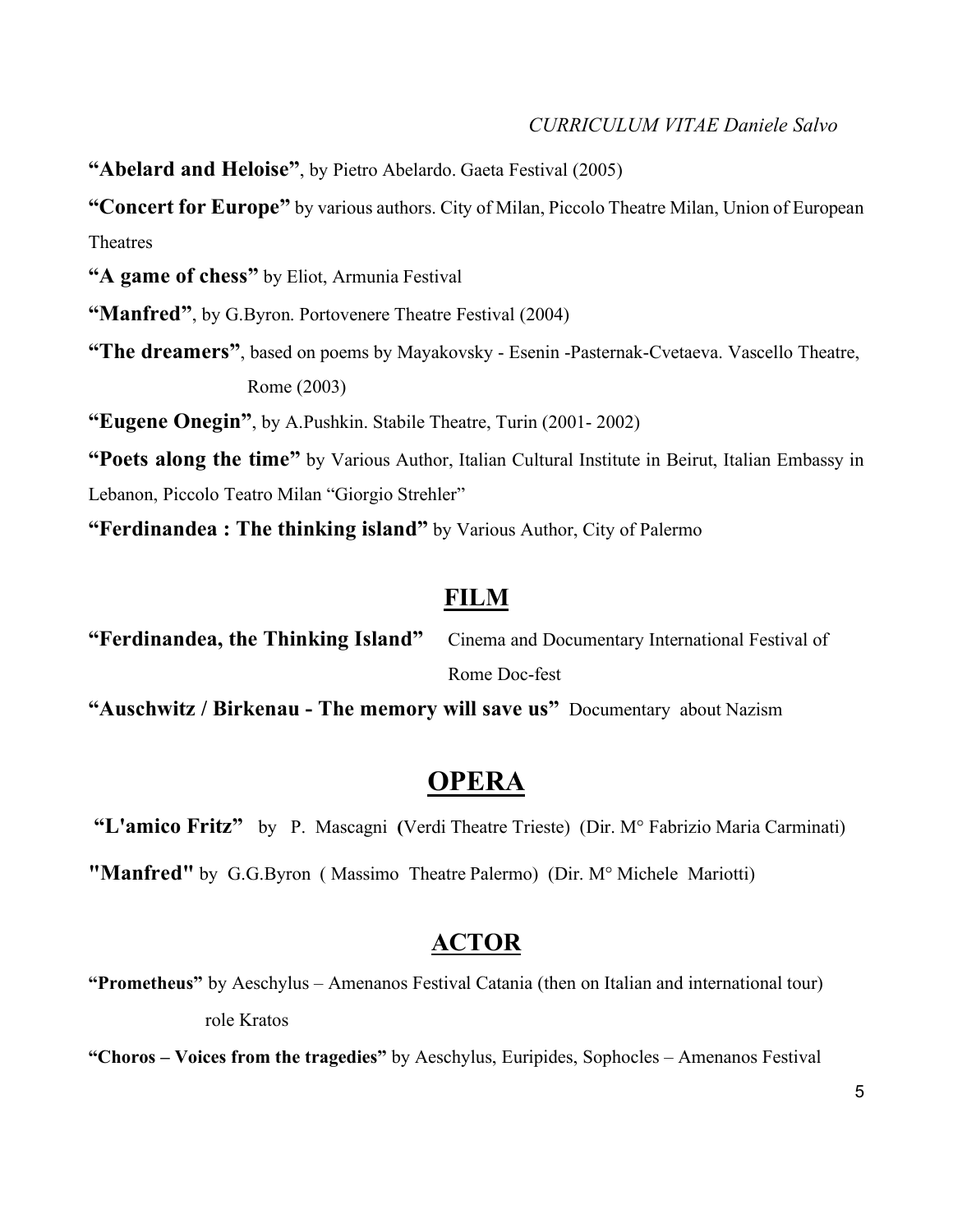**"The Bacchae"** by Euripides **,** role DionysusVascello Theatre Rome / Tieffe Theatre Milan (2016) **"Lives of others"** by Ostermeier, role Dreymann. Belli Theatre, Rome (2011)

**"Mozart and Salieri"** by A.Puskin, role Mozart, dir. Daniele Salvo. Goldoni Theatre, Venice (2007)

**"Long day's journey into night"** by E. O'Neill, role Edmund, dir. Piero Maccarinelli. Eliseo Theatre, Roma (2007)

**"Iphigenia in Tauris"** by Goethe, role Oreste, dir. Jacques Lassalle.- Olympic Theatre, Vicenza (2002)

**"The coffee shop"** by C.Goldoni, role Eugenio, dir. Luca De Fusco. Stabile Theatre Veneto (2002)

**"Danse du sabre"**, role of The Poet, director and choreographer Micha Van Hoecke. Ravenna Festival (2002)

**"Seven against Thebes"** by Aeschylus, role The Herald, dir. Jean Pierre Vincent. Greek Theatre Syracuse - Teatro Olimpico Vicenza (2002)

**"The Koran"**, by various artists, role Koltès, dir. Chèrif. Rome Theatre (2000)

**"Polynices"** by Vittorio Alfieri, role Polynices, dir.Walter Malosti. Theatre of Dyonisos (1999)

**"A dream play"** by A.Strindberg, role The Poet, dir.Luca Ronconi. Piccolo Theatre, Milan (1999)

**"Materiali per una tragedia tedesca"** by A.Tarantino, role Andreas Baader, dir.Chèrif. Piccolo Theatre, Milan (1999)

**"The Karamazov Brothers"** by F.Dostoyevsky, role Alèsa, dir.Luca Ronconi. Rome Theatre (1998)

**"Oedipus Tyrannus"** by Sophocles, role Tiresias, dir.Andreas Rallis. Sabazia Festival (1998)

**"That awful mess on via Merulana"** by Carlo Emilio Gadda, role Giuliano Valdarena, dir.Luca Ronconi. Teatro di Roma (1996)

**"Teorema"**, by Pier Paolo Pasolini, role Pietro, dir.Luca Ronconi, choreographed by Micha Van Hoecke. Opera Theatre, Rome (1996)

**"Peer Gynt"** by E.Ibsen, role Peer Gynt, dir.Luca Ronconi. Rome Theatre (1995)

**"Much Ado About Nothing"** by W.Shakespeare, role Claudio, dir.Gigi dall'Aglio. Stabile Theatre, Parma (1994)

**"Aminta"** by Torquato Tasso, role Amore, dir.Luca Ronconi. Rome Theatre (1994)

**"Measure for measure"** by William Shakespeare, dir. Luca Ronconi. Stabile Theatre, Turin (1992)

**"Pilade"** by Pier Paolo Pasolini, role Pilade, dir.Luca Ronconi. Stabile Theatre, Turin (1993)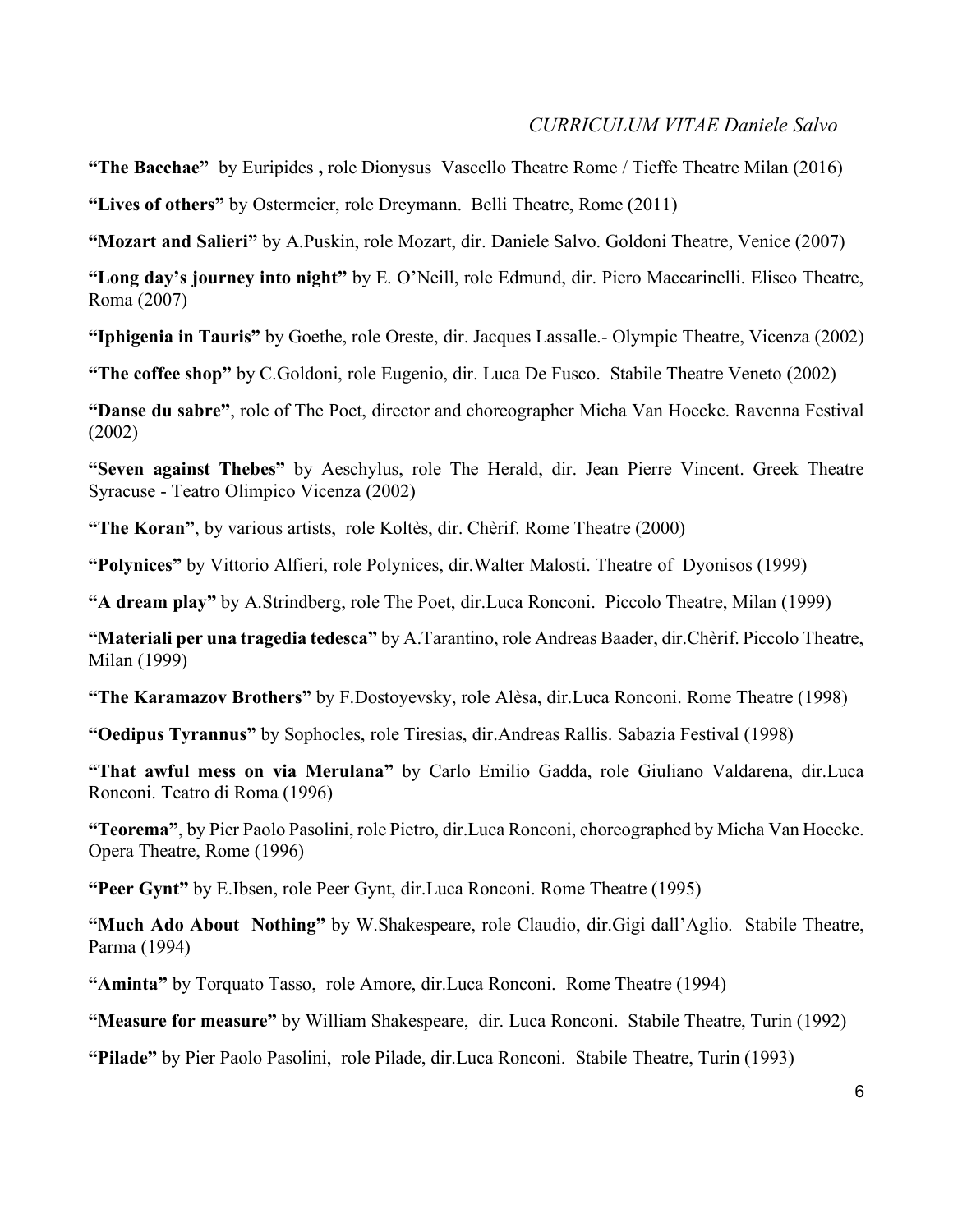**"Calderòn"** by Pier Paolo Pasolini, role Pablo, dir.Luca Ronconi. Stabile Theatre, Turin (1993)

## **ASSISTANT DIRECTOR**

**"The coast of utopia"** , by Tom Stoppard, Dir. Marco Tullio Giordana, Rome Theatre- Stabile Theatre, Turin- Zachar productions

**"The Taming of the Shrew"** by W.Shakespeare, Dir. By Andrei Konchalovskij, Festival Theatre Napols/ Genova Theatre (ONLY FOR CASTING)

**"A midsummer night's dream"**, by W.Shakespeare, Dir.Luca Ronconi. Piccolo Teatro, Milan (2009)

**"The war plays"**, by Edward Bond, Dir.Luca Ronconi. Stabile Theatre Turin, during the Olympic Games 2006

**"Seven against Thebes"**, by Aeschylus, Dir.Jean Pierre Vincent. Greek Theatre, Syracuse (2002)

**"Professor Bernhardi"**, by A. Schnitzler, Dir.Luca Ronconi. Piccolo Teatro, Milan (1999)

**"Iphigenia in Tauris"**, by Goethe, Dir.Jacques Lassalle. Olympic Theatre, Vicenza (1999)

**"Prometeus bound"**, by Aeschylus, Dir.Luca Ronconi. Greek Theatre, Syracuse (1998)

**"Bacchae"**, by Euripides, Dir.Luca Ronconi. Greek Theatre, Syracuse (1998)

**"The frogs"**, by Aristophanes, Dir.Luca Ronconi. Greek Theatre, Syracuse (1998)

**"Medea"**, by Euripides, Dir.Luca Ronconi. Teatro degli Incamminati (1997)

**"Tonight we improvise"**, by L.Pirandello, Dir.Luca Ronconi. National Theatre, Strasburg (1997)

**"That awful mess on Via Merulana"**, by Carlo Emilio Gadda, Dir.Luca Ronconi. Teatro Argentina, Rome (1996)

# **TEACHING**

- Workshop on "Bacchae" by Euripides. Ensatt School in Lione and National Institute for Theatre and Drama, Barcelona (2003)
- Stage on "Memoirs" by Giacomo Casanova. Directing school at Teatro Stabile del Veneto Carlo Goldoni, Venice (2006)
- Workshop on "The Dreamers"- the world of Russian poets